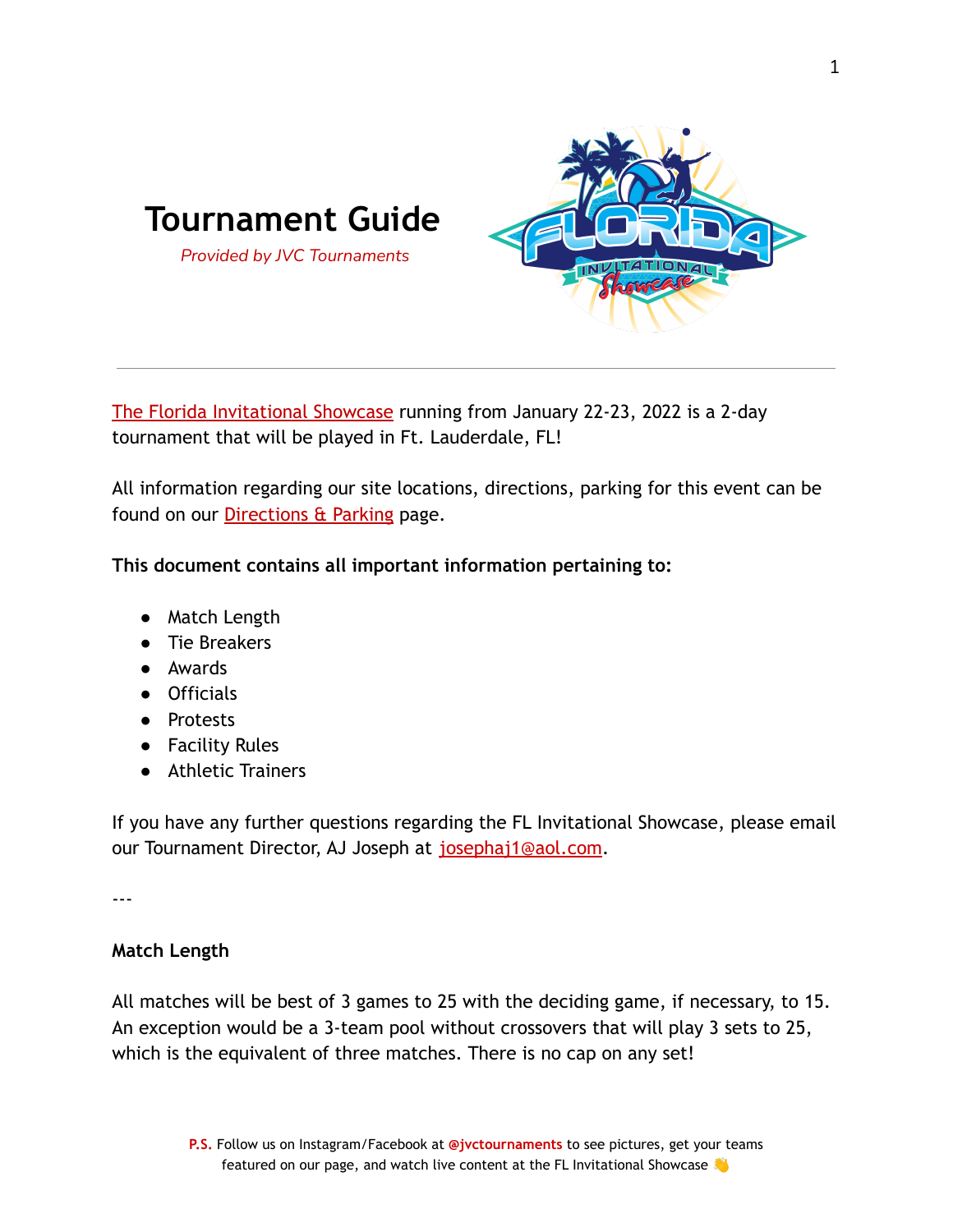# \*\***TEAMS MISSING ANY OFFICIATING ASSIGNMENT WILL BE PENALIZED ONE POINT PER MINUTE LATE, UP TO 25 POINTS, ON THEIR NEXT MATCH.**

---

#### **Tie Breakers**

As in previous years, there will NOT be any tie-breaking games played.

In the case of a tie, the teams will be ranked by head-to-head results in case of a 2-way tie in matches or, in the case of 3 or more teams tied in matches: set percentage. **If two teams are still tied on set percentage, the tie will be broken by the head-to-head result of their match, OR if three or more teams are still tied the tie will be broken by point percentage.** Note that the 3 or more teams tied procedure is slightly different than previous years based on the updated procedures used at the USAV Junior National Qualifiers and National Championship events!

---

#### **Awards**

Individual medals will be awarded for 1st-2nd in the Gold Bracket and 1st place in the Silver and Bronze brackets for each division.

---

#### **Officials**

Paid 1st officials provided for all matches. Paid 1st and 2nd officials for Gold Finals.

---

#### **Protests**

If a protest is to be filed, it **must be done at the time of the incident, NO LATER!** The first referee is obligated to acknowledge and record all protests. **ONLY THE FLOOR CAPTAIN MAY FILE PROTESTS.** The exception to this rule applies to the 14U and younger divisions, where the acting team coach may act.